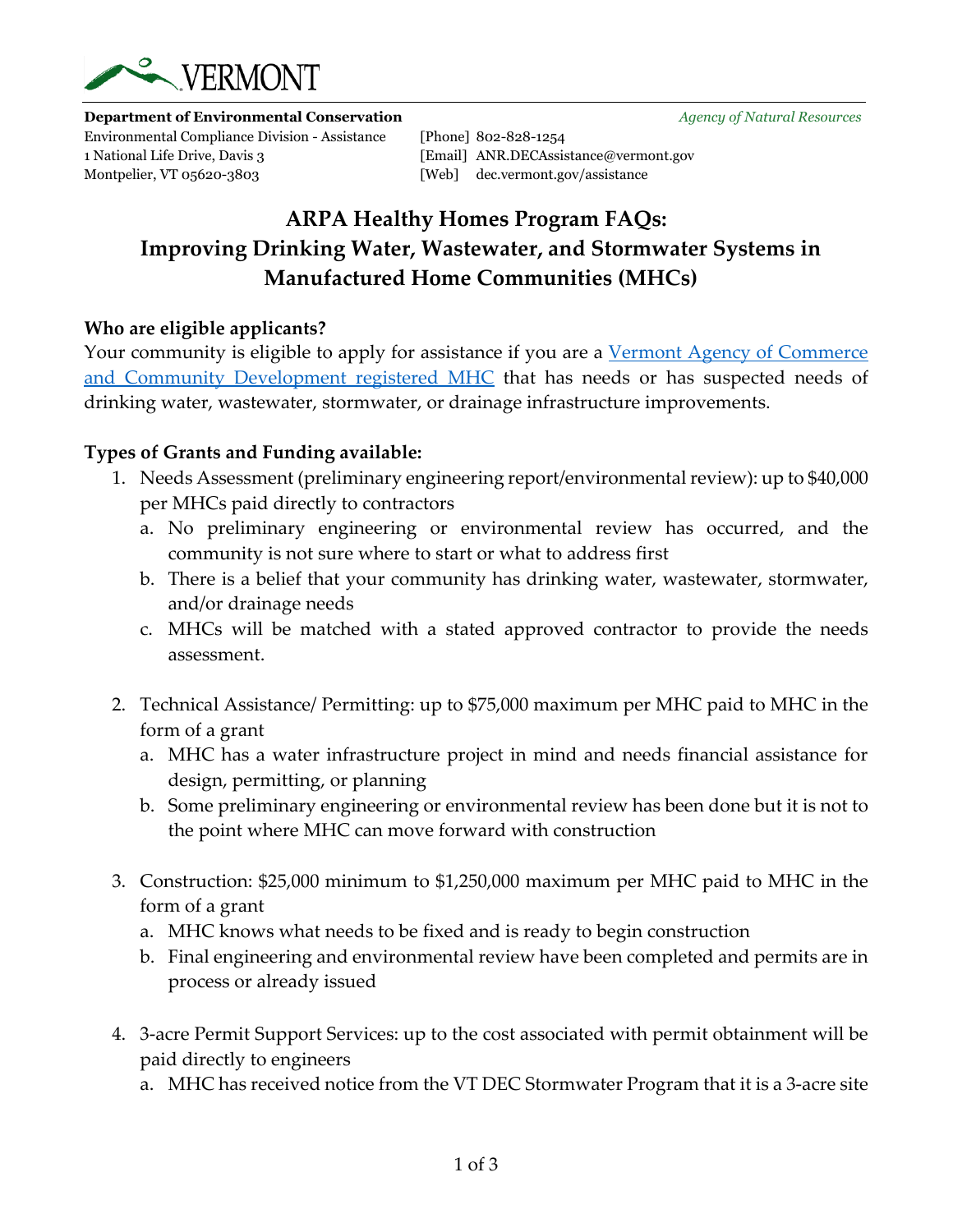and must comply with General Permit 3-9050

- b. MHC is a 3-acre site and needs assistance in submitting a full Notice of Intent to comply with 3-acre requirements
- c. MHCs that are cooperatively owned or registered as a non-profit organization will be prioritized to receive 3-acre permit support services
- d. MHCs will be matched with a state-approved engineer to provide the needs assessment
- e. The amount of engineering support provided per project will depend on overall program subscription

# **What are the next steps if we are interested in submitting a grant application?**

- 1. Read through the application: <u>application | (https://bit.ly/MHCapplication)</u>
- 2. Contact the park owner or owning entity (if applicable) to assist with gathering the necessary documents and information. You should also confirm that you are not submitting a duplicate application.
- 3. Gather the application materials and submit all documents electronically via email to Nicole Streeter (nicole.streeter@vermont.gov) by Wednesday July 27th, 2022 at 5:00 pm EDST using the subject line "HH-MHC RFP Proposal."

#### **Do local ARPA funds have to be included in the project?**

There is no requirement to use local ARPA funds on these projects.

### **Can you apply for multiple types of grants/funding?**

Yes, you can apply for multiple funding types within the same application.

### **Can ARPA Healthy Homes funding be used to supplement other funding sources?**

ARPA funds could cover 100% of needs assessment or project cost up to the maximum amount listed above, but it does not need to be 100% of total cost if you have already secured other funding. ARPA funds could be used to fill gaps in current funding with compatible funding sources.

### **Can this grant provide retroactive funding for already installed projects?**

No, retroactive payments for already installed MHC projects are not available.

### **What criteria will be used to determine which MHCs receive funding?**

The scoring rubric is included in the application for MHC applicants to review. Generally, the rubric considers community need, impacts to public health, quality of life of residents, vulnerable populations, and the environment.